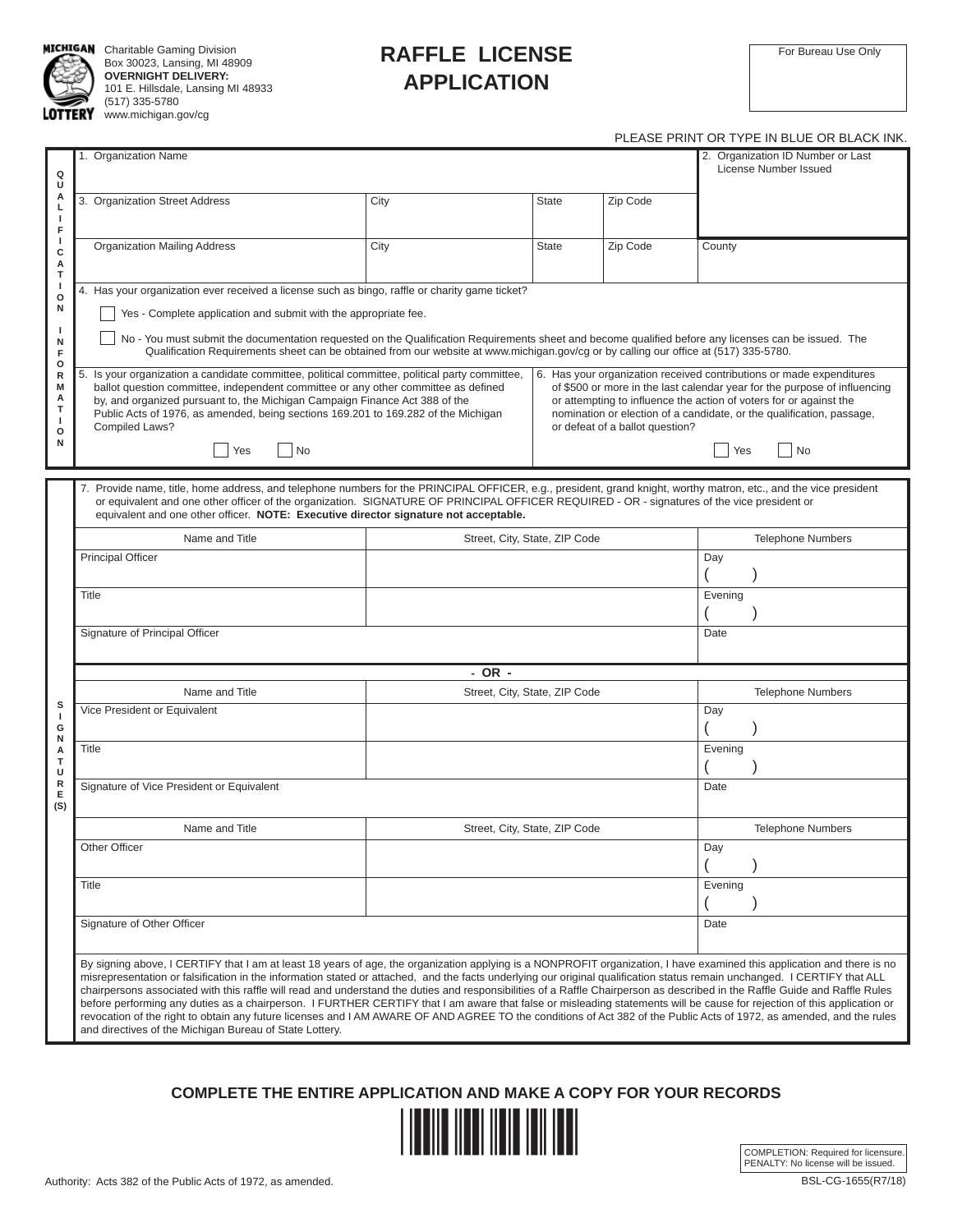|                                       | 8. Contact Person                                                                                                                                                                                                                                                                                                                    |                                                                                                                                                                    |                      |                               | 9. Raffle Location (building name, if any)                                   |                                                                                |                           |  |  |
|---------------------------------------|--------------------------------------------------------------------------------------------------------------------------------------------------------------------------------------------------------------------------------------------------------------------------------------------------------------------------------------|--------------------------------------------------------------------------------------------------------------------------------------------------------------------|----------------------|-------------------------------|------------------------------------------------------------------------------|--------------------------------------------------------------------------------|---------------------------|--|--|
|                                       | Mailing Address Where License Should Be Sent                                                                                                                                                                                                                                                                                         |                                                                                                                                                                    |                      |                               | <b>Street Address</b>                                                        |                                                                                |                           |  |  |
|                                       |                                                                                                                                                                                                                                                                                                                                      | City                                                                                                                                                               |                      | ZIP Code                      | City                                                                         |                                                                                |                           |  |  |
|                                       | Telephone Number (Day)<br>$\mathcal{E}$                                                                                                                                                                                                                                                                                              |                                                                                                                                                                    | <b>Email Address</b> |                               | ZIP Code                                                                     | County                                                                         |                           |  |  |
| R<br>А<br>F<br>F<br>L<br>Е<br>-1<br>N | 10. List name, home address, and telephone numbers of the raffle chairperson(s). Must be a member for 6 months. If your organization does not have general<br>membership, chairperson must be a board member for 6 months. Playing card progressive raffles require at least 2 chairpersons.<br>Attach additional list if necessary. |                                                                                                                                                                    |                      |                               |                                                                              |                                                                                |                           |  |  |
|                                       | Raffle Chairperson                                                                                                                                                                                                                                                                                                                   |                                                                                                                                                                    |                      | Street, City, State, ZIP Code |                                                                              | <b>Telephone Numbers</b>                                                       |                           |  |  |
|                                       | Name                                                                                                                                                                                                                                                                                                                                 |                                                                                                                                                                    |                      |                               |                                                                              | Day                                                                            |                           |  |  |
|                                       |                                                                                                                                                                                                                                                                                                                                      |                                                                                                                                                                    |                      |                               |                                                                              |                                                                                | $\overline{ }$<br>Evening |  |  |
|                                       |                                                                                                                                                                                                                                                                                                                                      |                                                                                                                                                                    |                      |                               |                                                                              |                                                                                | $\left($                  |  |  |
|                                       | Name                                                                                                                                                                                                                                                                                                                                 |                                                                                                                                                                    |                      |                               |                                                                              |                                                                                | Day<br>$\left($           |  |  |
| F<br>$\circ$<br>R                     |                                                                                                                                                                                                                                                                                                                                      |                                                                                                                                                                    |                      |                               |                                                                              |                                                                                | Evening                   |  |  |
| M<br>А                                |                                                                                                                                                                                                                                                                                                                                      | 11. Dates when total value of all prizes awarded in one day is \$500 or LESS.                                                                                      |                      |                               |                                                                              |                                                                                |                           |  |  |
| т<br>J.                               |                                                                                                                                                                                                                                                                                                                                      | Drawing Date(s) and Time(s) (Must be between the hours of 8 a.m.-2 a.m.)                                                                                           |                      |                               | 12. License Fee                                                              |                                                                                |                           |  |  |
| $\circ$<br>N                          | s                                                                                                                                                                                                                                                                                                                                    |                                                                                                                                                                    |                      | a.m.                          | All drawing dates inlcuded on this application must be at the same location. |                                                                                |                           |  |  |
|                                       | M<br>A                                                                                                                                                                                                                                                                                                                               |                                                                                                                                                                    |                      | a.m.                          |                                                                              | Small Raffle Drawings - \$15 for 1, 2, or 3 dates plus \$5 for each additional |                           |  |  |
|                                       | Г<br>ц                                                                                                                                                                                                                                                                                                                               | Date $\frac{1}{\text{Time}}$ a.m. $\frac{1}{\text{total}}$                                                                                                         |                      | a.m.                          | drawing date.                                                                |                                                                                |                           |  |  |
|                                       |                                                                                                                                                                                                                                                                                                                                      |                                                                                                                                                                    |                      |                               | Large Raffle Drawings - \$50 for each drawing date.                          |                                                                                |                           |  |  |
|                                       | $\Box$ Check here if there are additional drawing dates and attach list.<br>Dates when total value of all prizes awarded in one day is MORE than \$500.                                                                                                                                                                              |                                                                                                                                                                    |                      |                               | a. 1, 2, or 3 small drawing dates                                            |                                                                                |                           |  |  |
|                                       | Drawing Date(s) and Time(s) (Must be between the hours of 8 a.m.-2 a.m.)                                                                                                                                                                                                                                                             |                                                                                                                                                                    |                      |                               | b. Additional small drawing dates ________ x<br>$$5 =$                       |                                                                                |                           |  |  |
|                                       |                                                                                                                                                                                                                                                                                                                                      |                                                                                                                                                                    |                      | a.m.                          | c. Large drawing dates ___________ x                                         |                                                                                |                           |  |  |
|                                       | А<br>R<br>G                                                                                                                                                                                                                                                                                                                          | Date $\frac{1}{\sqrt{1}}$ Time $\frac{1}{\sqrt{1}}$ a.m.                                                                                                           |                      | a.m.                          |                                                                              |                                                                                |                           |  |  |
|                                       | Е                                                                                                                                                                                                                                                                                                                                    | Check here if there are additional drawing dates and attach list.                                                                                                  |                      |                               | FEE (total lines a, b and c)                                                 |                                                                                |                           |  |  |
|                                       |                                                                                                                                                                                                                                                                                                                                      | 13. If you are conducting an in-house raffle ONLY where there is no presale of the raffle tickets before the event, there is no need to complete the raffle ticket |                      |                               |                                                                              |                                                                                |                           |  |  |
|                                       |                                                                                                                                                                                                                                                                                                                                      | below.                                                                                                                                                             |                      |                               |                                                                              |                                                                                |                           |  |  |
|                                       | 14. • If you are preselling tickets before the event, complete the boxes below in ink; ensure the ticket is printed with all of the required items according to Raffle<br>Rule 506.                                                                                                                                                  |                                                                                                                                                                    |                      |                               |                                                                              |                                                                                |                           |  |  |
|                                       |                                                                                                                                                                                                                                                                                                                                      | • Indicate any additional information that will appear on the actual tickets.                                                                                      |                      |                               |                                                                              |                                                                                |                           |  |  |
|                                       | <b>RAFFLE</b>                                                                                                                                                                                                                                                                                                                        |                                                                                                                                                                    |                      |                               |                                                                              | 001<br>Ticket #                                                                | 001<br>Ticket #           |  |  |
| Т<br>-1                               |                                                                                                                                                                                                                                                                                                                                      |                                                                                                                                                                    |                      |                               |                                                                              |                                                                                |                           |  |  |
| c<br>κ                                |                                                                                                                                                                                                                                                                                                                                      |                                                                                                                                                                    |                      | Name of Licensee              |                                                                              |                                                                                |                           |  |  |
| Е<br>T                                |                                                                                                                                                                                                                                                                                                                                      |                                                                                                                                                                    |                      |                               |                                                                              |                                                                                | Purchaser's Name          |  |  |
| -1<br>N<br>F                          | Drawing Date(s)                                                                                                                                                                                                                                                                                                                      |                                                                                                                                                                    |                      |                               | Drawing Time(s)                                                              | a.m.                                                                           |                           |  |  |
| $\circ$<br>R                          |                                                                                                                                                                                                                                                                                                                                      |                                                                                                                                                                    |                      |                               |                                                                              |                                                                                | Purchaser's Address       |  |  |
| M<br>А                                |                                                                                                                                                                                                                                                                                                                                      | First Prize *                                                                                                                                                      |                      |                               |                                                                              |                                                                                |                           |  |  |
| т                                     |                                                                                                                                                                                                                                                                                                                                      |                                                                                                                                                                    |                      |                               |                                                                              |                                                                                | Purchaser's Phone #       |  |  |
| $\circ$<br>N                          |                                                                                                                                                                                                                                                                                                                                      |                                                                                                                                                                    |                      |                               | <b>Ticket Price</b>                                                          |                                                                                |                           |  |  |
|                                       |                                                                                                                                                                                                                                                                                                                                      |                                                                                                                                                                    |                      |                               |                                                                              |                                                                                |                           |  |  |
|                                       |                                                                                                                                                                                                                                                                                                                                      | Raffle Location                                                                                                                                                    |                      |                               | (to be added when issued)<br>License Number                                  |                                                                                |                           |  |  |
|                                       | * For large prizes, you may want to include a disclaimer that states "If xxx (indicate number) tickets are not sold, the                                                                                                                                                                                                             |                                                                                                                                                                    |                      |                               |                                                                              |                                                                                |                           |  |  |
|                                       |                                                                                                                                                                                                                                                                                                                                      | drawing will revert to a 50/50 raffle with the minimum prize of \$xxx (indicate dollar amount) awarded."                                                           |                      |                               |                                                                              |                                                                                |                           |  |  |

## **Make checks payable to: STATE OF MICHIGAN**

Submit completed application, supporting documents, and license fee to: Charitable Gaming Division, Box 30023, Lansing, MI 48909 **OVERNIGHT DELIVERY**: 101 E. Hillsdale, Lansing, MI 48933